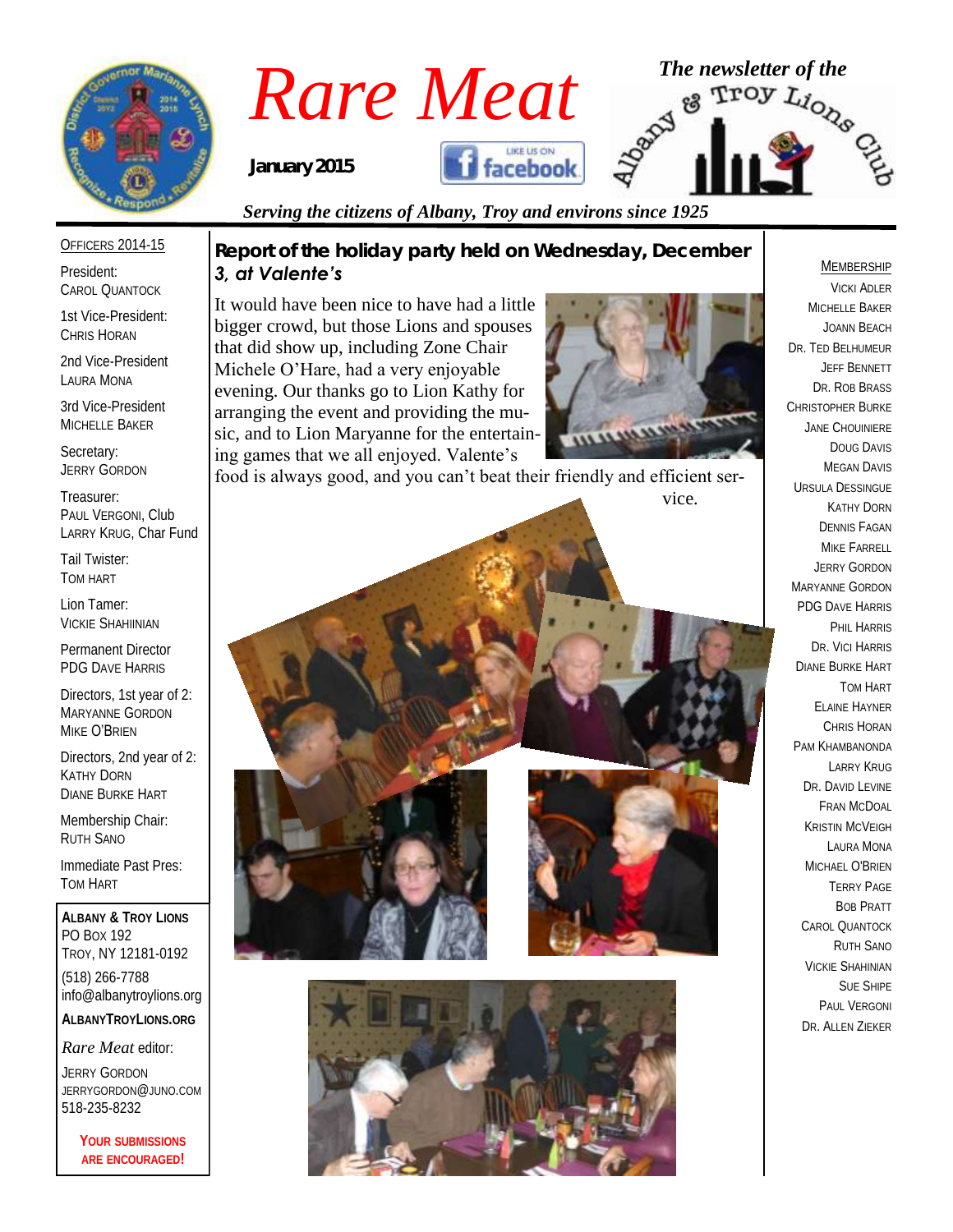

*Report of the board meetings held on Wednesday, December 17, at the Route 7 Diner* 

Lion Paul reported that our holiday greens sale generated a net profit of \$936. Our thanks go to Lions Diane and Tom for continuing to chair this profitable program.

Lion Jerry's report: On Dec. 7, we sold popcorn at the Victorian Stroll. *[See pictures on page 4.]* I think we've found a new home for our annual popcorn sales. It was nice being inside the Atrium, where the crowds were. Sales were brisk throughout the day. We went

into the day with 400 cups left over from last year. Figuring on 8-10 cups per popcorn pack, I ordered 2 cases of 24 packs/case. Sure enough, at the end of the day, we averaged about 9 cups/pack. At around 3:30, we ran out of cups, and we had popped our last batch but still had some left. Michelle's son, Jaleel, came up with the bright idea of putting the popcorn into the plastic food-service gloves we wear. We decided to give those away because they hold maybe half as much popcorn, but most people paid for them anyway. We ended up grossing \$452. Several folks gave donations of "keep the change"; one woman who works at Vanderheyden gave us \$20. Our costs were \$45 for popcorn + a \$50 donation to the Stroll. The crowds starting thinning about the time we ran out of cups and popcorn. Next year, if we order 2 cases but start with 500 cups (a full carton), it should work out just right.



We have delivered 430 Coats for Kids, with 3 of the cleaners reporting none. 172 went to Albany and 258 went to Troy. In addition, Lion Phoebe Larned, the soldier from Bowie, MD, who's stationed in Latham for a year, has been doing her own collecting. She'll be delivering three boxes of toys and two bags of coats and boots to CEO this weekend.

We don't have an actual count on the number of toys we collected at the holiday party, but

CEO was quite pleased with the several cartons that we gave them. Lion Jerry will be working with CEO on toy distribution next Tuesday afternoon.

KL Carol says our next blood drive will be on Monday, March 2 at Troy's Hilton Garden Inn.

KL Carol appointed Lions Jerry, Laura and Mike to arrange for our 90<sup>th</sup> anniversary celebration next year.

There hasn't been any further word on establishing eyeglass-processing for the district in Galway. Because Lion Tom does such an excellent job, this wouldn't be of any value to us; we would participate only to help out the district. The subject was tabled until we hear more.

Lion Maryanne sent out two vouchers for twins who needed glasses, but LensCrafters was able to provide the glasses using their own funds, so they returned the vouchers for re-use.

KL Carol is evaluating a new applicant for hearing aids.

We voted not to sell chocolate Easter bunnies, but we will donate \$50 to the Lions Eye Institute instead. If any of our members want any, we can order them from another club.

The committee formed to evaluate our Klingaman Award program (Lions Paul, Tom Diane and Fran) will meet at 5:30 PM, just before our next meeting, on Jan 7.

Lion Jerry reported that the seal campaign has brought in \$975 so far. This is ahead of last year's total and donations are still coming in. Anyone who's planning on making a contribution should do it promptly if they want a 2014 tax deduction.

Lion Joann reports: "The ATLC Christmas presents for 4 young women (in their early twenties) have been bought, wrapped and delivered to Vanderheyden. All girls will receive pj's and slippers, assortment of bath gel and body lotion, and then each will receive a present from their wish list, such as: backpack, headphones, CD and Play Station game. I also got them a \$50 gift card to Price Chopper." Our deepest thanks go to Lion Joann for the excellent job she has been doing with this program for the past several years.

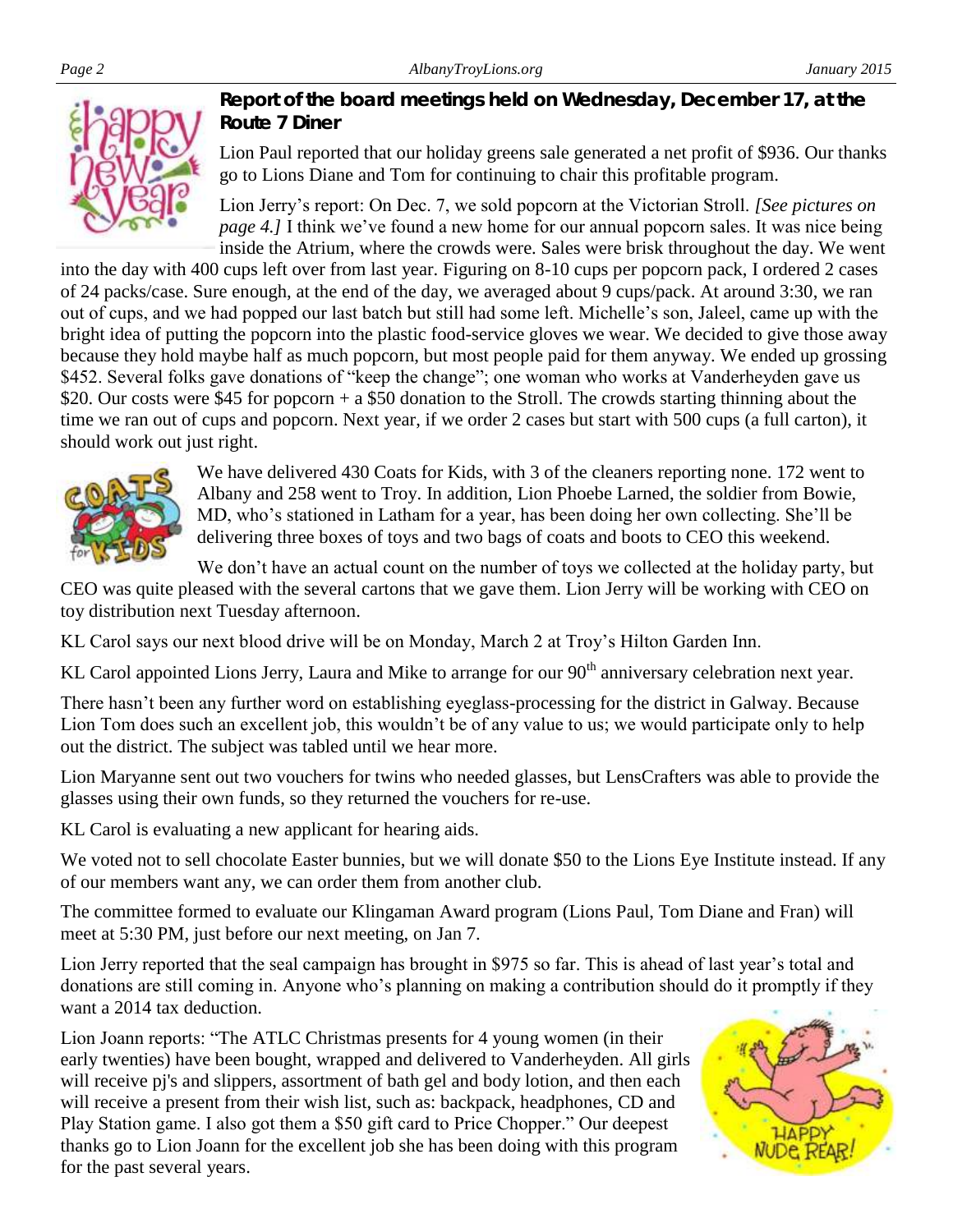*January 2015 AlbanyTroyLions.org Page 3* Dr Sai Gandham is with the Lions Eye Institute. We were approached by one of his MD students on behalf of

his ophthalmology class at Albany Medical College. They will be holding a vision screening clinic at the Capital City Rescue Mission in Albany, and they would like us to provide eyeglasses for those in need – possibly as many as 50 people. Because of the difficulty of getting these folks to LensCrafters, who usually provides our glasses, they decided that reading glasses would probably suffice, and they have found a relatively inexpensive source. We voted to donate \$244 to purchase 244 pairs of reading glasses in assorted strengths. Remaining glasses will be used at future clinics.

A service coordinator from the Center for Disability Services asked whether we could help with the funding for a Braille PECS (Picture Exchange Communication System) board for a blind and autistic student. We asked NABA whether such a device was available through them, and they have picked up the ball. One of their technology instructors is now working with CDS to establish just what would be the best equipment for this situation. Once they know what they need and the cost has ben determined, we may get involved again.

# bring a potential member to a meeting

# *Our next meeting ...*

Our next meeting is **Wednesday, January 7**, at the Red Front. Our speaker will be Amy Klein, Executive Director of Capital Roots, the new name of Community Gardens.

We want to call the meeting to order at 6:00 pm, so try to be there by 5:45. That will give you time to place your dinner order and enjoy a bit of camaraderie before we start**.**

# *Health Fair*



Lions Maryanne & Jerry manned our information table at the **Russell Sage Health Rage** on Dec 4 at the Bush Memorial on Sage's Troy campus. It wasn't terribly busy for us, since most of the attendees seemed to be Sage students. They're hoping to draw more visitors from the community at future events. One of the other people in the picture is Maryanne & Jerry's granddaughter Bridgette Duffy, who's a senior at Sage Nursing School. The other one is Boomer Bob, the Hearing Conservations Society's mannequin that measures the loudness of your iPod or other mp3 player. Can you figure out who's who??

# *KidSight*

Kathryn always appreciates our help on KidSight vision screenings, but I don't have her January schedule yet. I'll let you know as soon as I know what she needs.

# *Buying on line…*

If you're planning on making a purchase at amazon.com, do it from **SMILE.AMAZON.COM** instead. You can specify Lions Clubs International Foundation (LCIF) as your charity of choice, and they'll get 0.5% of your purchase price.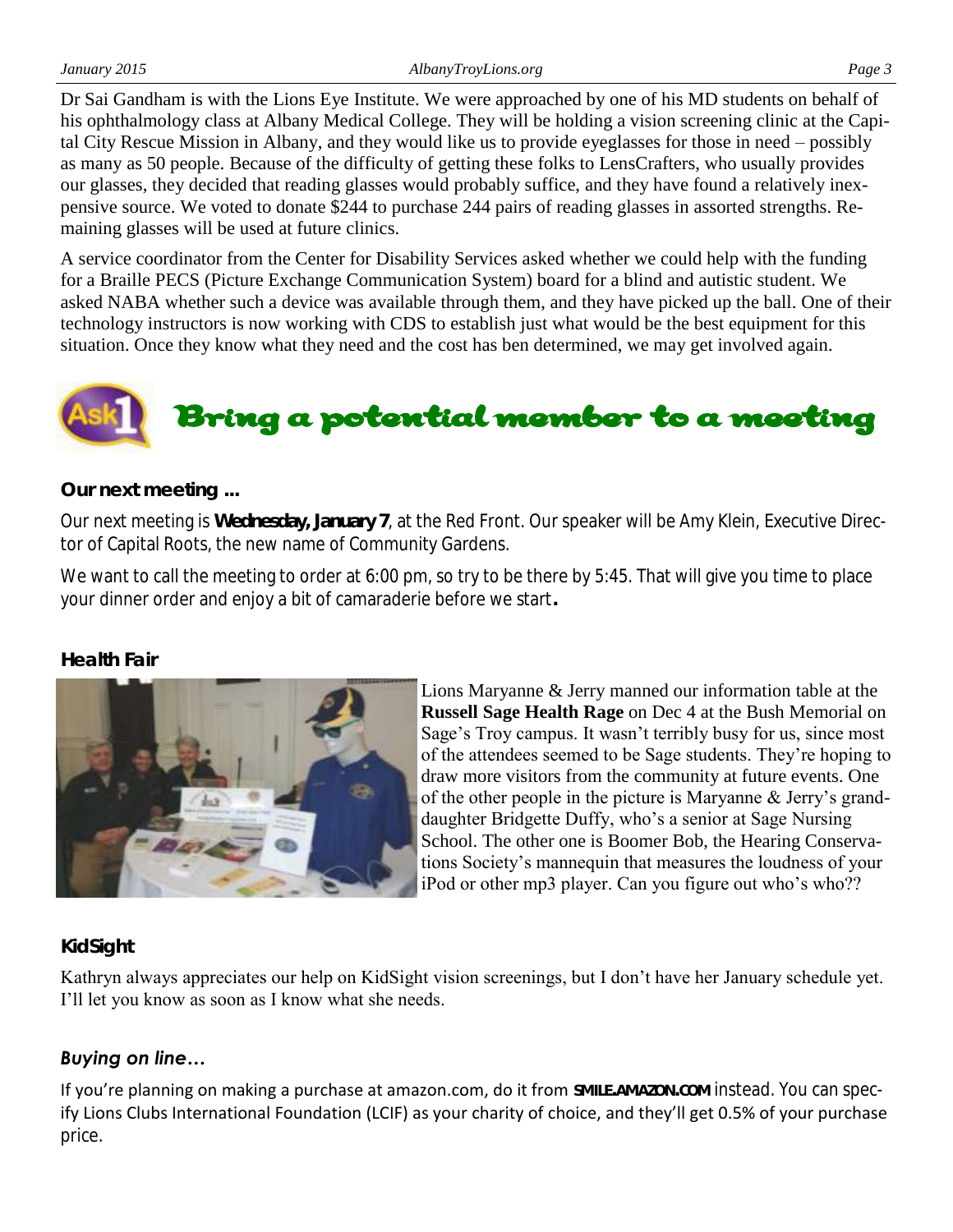нă



Lions Carol Quantock and Larry Krug, and Paul Quantock

Laura Vergoni and Lions<br>Ursula Dessingue, Terry F<br>and Paul Vergoni Ursula <sup>vergoni</sup> and Lions<br>and Paul Vergoni, Terry Page

Lions Maryanne Gordon, Livita Island Jerry<br>Michelle Baker, Jerry Gordon and Jaleel

> Not shown: Lion Dennis Fagan, who transported the machine afterwards.

Some Victorians (including hizzoner the Mayor)



Busker Norma Colasessano

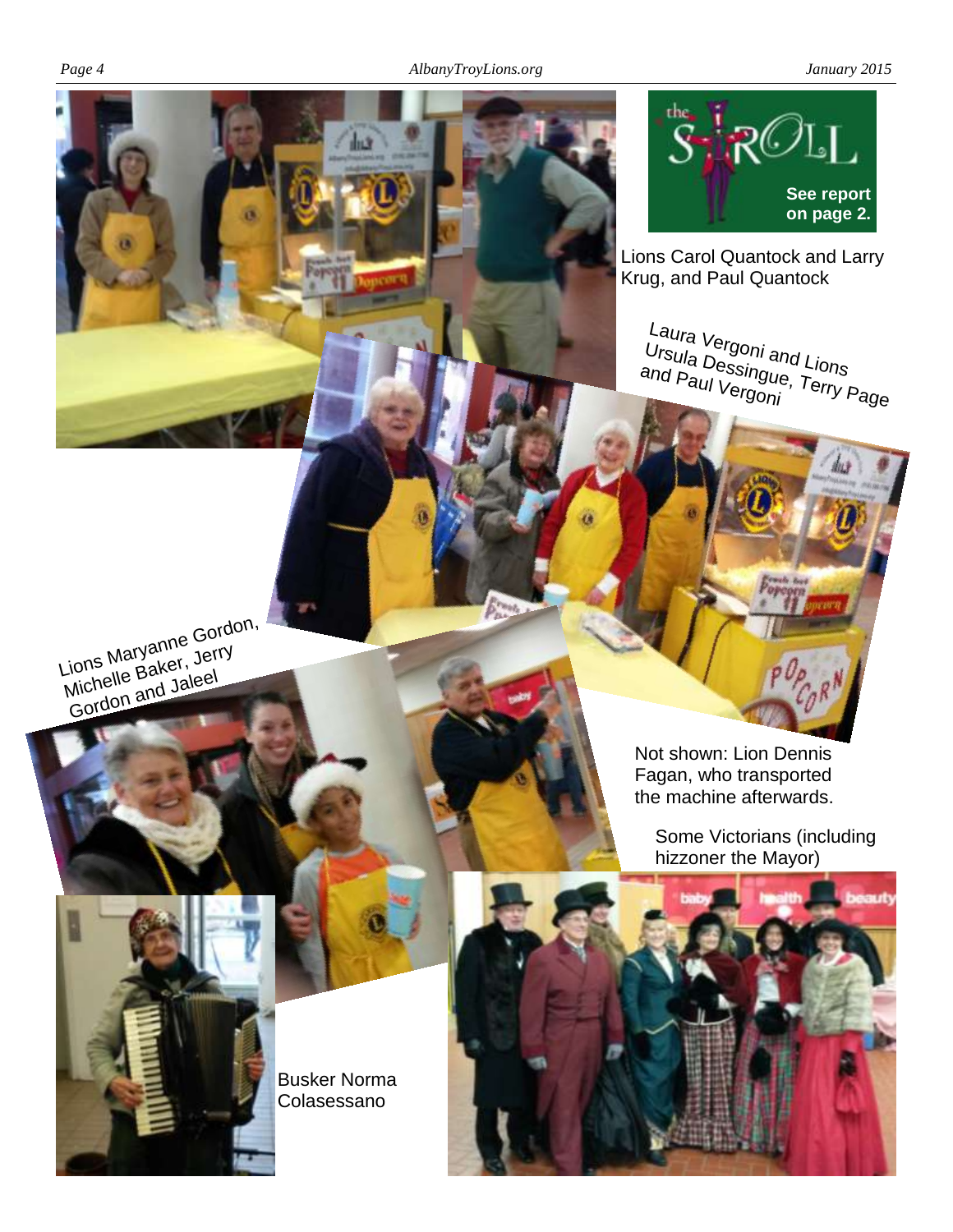*Happy Birthday!*

these A&T Lions: 7th - Jeff Bennett 23rd - Chris Burke 25th - Rob Brass

Happy **January** birthday to

Lions Maryanne & Jerry were in Ohio a few weeks ago to watch their daughter Elyssa receive her bachelor's degree in education from Univ of Akron. Not only did she do it while holding down a job and being a wife and mother of two sophomores (one high school, one college) , but she managed to graduate *summa cum laude*! We're very proud of her.



*Happy Anniversary!*

Happy Lions Anniversary to these **January** inductees:

Fran McDoal - 2 years with us, + 14 years with Waterford Pam Khambanonda - 23 years

### **Tues** Wed Mon Fri Sat **Sun** Thu  $\mathbf{1}$ 2 3 New Year's Day 4 5 6 7 8 9 10 5:45: Meeting at Red Front: see page 3 11 12 13 14 15 16 17 18 19 20 21 22 23 24 M L King's Day 6pm: Board **District cabinet** meeting at Rte meeting; see 7 Diner. page 6 25 26 27 28 29 30 31

**For other events around the district, visit 20Y2Lions.org**





Visit your club's web site: **ALBANYTROYLIONS.ORG**, your district web site: **20Y2LIONS.ORG**, International's web site: **LIONSCLUBS.ORG**, and LCI's centennial site: **LIONS100.ORG.**

# January 2015